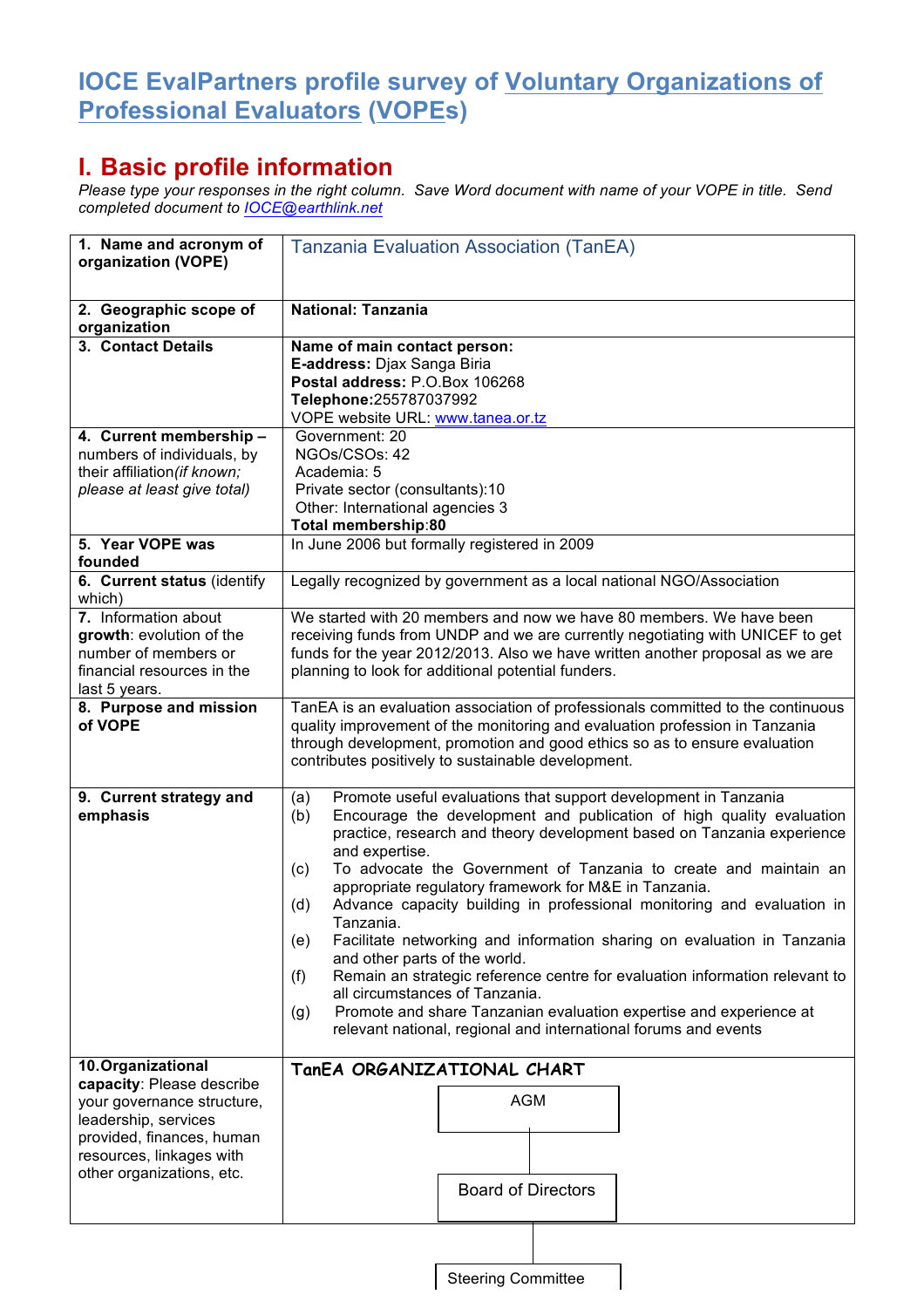| 11. Means of<br>communication with<br>members, e.g. newsletter,<br>listserv, publication, website | Mainly e-mail and phone but we are arranging to update the website because<br>through the website we can communicate through groups and chats.                                                                                                                                                                                                                                                                                                                                                                              |
|---------------------------------------------------------------------------------------------------|-----------------------------------------------------------------------------------------------------------------------------------------------------------------------------------------------------------------------------------------------------------------------------------------------------------------------------------------------------------------------------------------------------------------------------------------------------------------------------------------------------------------------------|
| 12. Past events (e.g. during<br>past year)                                                        | <b>National Conference Titled: "Monitoring and Evaluation as Accountability</b><br>$\bullet$<br>tool for Local Government Authorities (LGAs) in Eradicating Poverty: Do the<br>LGAs have the required capacity?" 23 - 24 June, 2011<br>TanEA Strategic planning 2012-2014 document formulation<br>٠<br>Establishment of the TanEA Resource Centre<br>٠<br>Printed two books titled: Result Based Management Manual (in Kiswahili)<br>٠<br>and Tanzania Evaluation Guidelines (in English)<br>Added new members<br>$\bullet$ |
| 13. Forthcoming key<br>events/conferences -<br>dates, location                                    | • Printing and dissemination of TanEA strategic planning document<br>• Add more members<br>• Launching of our website<br>Engaging TanEA into different partnerships                                                                                                                                                                                                                                                                                                                                                         |
| 14. Name and e-address of<br>person submitting this<br>information                                | Lola Mwansasu<br>Lollaluena3@hotmail.com                                                                                                                                                                                                                                                                                                                                                                                                                                                                                    |
| 15. Date of this update                                                                           | 15 <sup>th</sup> November 2012                                                                                                                                                                                                                                                                                                                                                                                                                                                                                              |

## **II.Experience with Evaluation Capacity Building**

| 1. Background: Please<br>provide a brief history of the<br>formation of this organization<br>(VOPE).<br>1.1 Who were/are the key<br>players?                                                                                                             | 1. Tanzania Evaluation Association (TanEA) is a membership organization of<br>evaluation professionals and practitioners from the public, private, civil society<br>sector and development practitioners working in Tanzania. The association is<br>a result of a series of inspirational conferences on evaluation and development<br>organized by the African Evaluation Association (AfrEA) in 2002, 2004 and<br>2006.                                                                                                                                                                            |
|----------------------------------------------------------------------------------------------------------------------------------------------------------------------------------------------------------------------------------------------------------|------------------------------------------------------------------------------------------------------------------------------------------------------------------------------------------------------------------------------------------------------------------------------------------------------------------------------------------------------------------------------------------------------------------------------------------------------------------------------------------------------------------------------------------------------------------------------------------------------|
| 1.2 How many members do<br>you have on your governing<br>board/committee?<br>1.3 What are the main<br>existing strengths that your<br>VOPE is trying to capitalize<br>on?<br>1.4 What are the main<br>challenges that your VOPE is<br>trying to address? | 1.1. In June 2006, a Conference which brought together about 35 M&E experts<br>from the public, private and civil society sector in Tanzania was held in Dar es<br>Salaam, Tanzania. It was during this Conference, a Steering Committee of the<br>Tanzania Evaluation Association was formed. TRACE OD Facilitation and<br>Capacity Building Centre was nominated to be the host and coordinating<br>organisation for all TanEA activities.                                                                                                                                                         |
|                                                                                                                                                                                                                                                          | 1.2. Leadership: Nine governing members/Board of Directors<br>1.3. Strengths: Volunteers are in place, M&E experts, legal body (registration),<br>structure; vision, mission, objectives are in place, TanEA is accountable to the<br>government and target group (members), collaborators/funders/partners, Has<br>M&E materials (resource center), has an office in a hosting organization<br>(TRACE), has trust, has a big room for expansion/potential to growth; open<br>organization, membership (governance), ability to solicit funding, ability to<br>organize forums, and gender sensitive |
|                                                                                                                                                                                                                                                          | 1.4. Challenges: Limited source of funding now that we don't receive funds<br>from UNDP; no own office space (TRACE is still hosting TanEA), lack of full<br>time staff and overworking the technical advisory committee; some<br>departments/sections within the structures are not filled, lack of intervention<br>programs, donor dependency, low publicity & communication, inadequate<br>accountability on the part of members, lack of code of conduct, TanEA not<br>aggressive enough on M&E in the country (advocacy).                                                                       |
| 2. Organizational                                                                                                                                                                                                                                        | Lack of forum where the evaluation practitioners can air their thoughts and                                                                                                                                                                                                                                                                                                                                                                                                                                                                                                                          |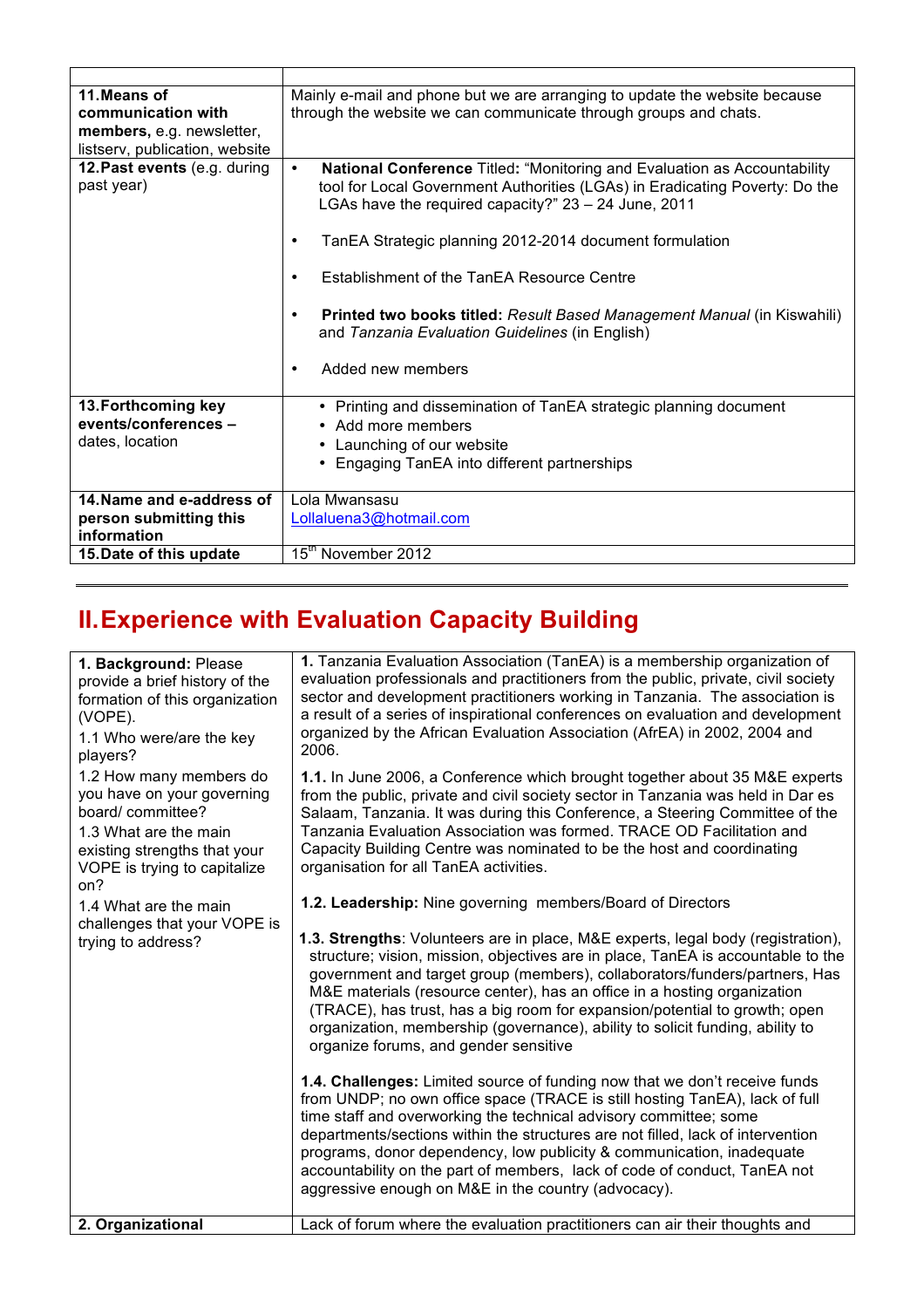| motivation: What were/are                           | exchange experiences                                                                                                                                         |
|-----------------------------------------------------|--------------------------------------------------------------------------------------------------------------------------------------------------------------|
| the driving forces of the                           |                                                                                                                                                              |
| <b>VOPE and its historical</b>                      |                                                                                                                                                              |
| development?<br>3. Evaluation Capacity              | Four national conferences on issues related to M&E have been conducted<br>$\bullet$                                                                          |
| <b>Building: What has your</b>                      | between 2008 and 2011 – one conference per annum                                                                                                             |
| VOPE done to promote<br>evaluation (M&E) capacity?  | Results-Based Management (RBM) manual and Tanzania Evaluation<br>$\bullet$<br>Guidelines have been developed and circulated to various stakeholders          |
|                                                     | Attended EES 10 <sup>th</sup> International Conference in Helsinki, Finland<br>$\bullet$                                                                     |
|                                                     | Have influenced formation of M&E desks in Government Ministries.                                                                                             |
| 4. Context / target entities:                       |                                                                                                                                                              |
| More specifically, who are the                      | 4.1. Private sector consultants, academicians and M&E Practitioners                                                                                          |
| persons or institutions your                        |                                                                                                                                                              |
| organization seeks to                               | 4.2. NGOs/CSOs                                                                                                                                               |
| influence (to strengthen                            |                                                                                                                                                              |
| evaluation capacity)? For                           | 4.3. Government Institutions and international agencies                                                                                                      |
| example:<br>4.1 Technical capacities to             |                                                                                                                                                              |
| supply quality                                      |                                                                                                                                                              |
| evaluations, partnering                             |                                                                                                                                                              |
| with experts, local                                 |                                                                                                                                                              |
| universities or others to                           |                                                                                                                                                              |
| provide training for                                |                                                                                                                                                              |
| members, etc.;<br>4.2 Strengthening VOPE            |                                                                                                                                                              |
| organizational capacity                             |                                                                                                                                                              |
| itself;                                             |                                                                                                                                                              |
| 4.3 Enhancing the enabling                          |                                                                                                                                                              |
| environment for                                     |                                                                                                                                                              |
| evaluation, including<br>strengthening the          |                                                                                                                                                              |
| demand for and use of                               |                                                                                                                                                              |
| evaluations by policy                               |                                                                                                                                                              |
| makers;                                             |                                                                                                                                                              |
| 4.4 Influencing governmental                        |                                                                                                                                                              |
| policiesrelated to                                  |                                                                                                                                                              |
| evaluation, evaluation                              |                                                                                                                                                              |
| designs and<br>implementation of M&E                |                                                                                                                                                              |
| systems, etc.                                       |                                                                                                                                                              |
| 5. Public accountability: Is                        | Yes                                                                                                                                                          |
| your VOPE helping to                                | We did a very big conference last year which brought together all evaluation                                                                                 |
| strengthen oversight and                            | professionals and practitioners from the Government, public, private, civil                                                                                  |
| transparency of government                          | society sector and development practitioners working in Tanzania the theme of                                                                                |
| programs? If so, in what<br>ways? Can you share any | the conference was "Monitoring and Evaluation as Accountability tool for Local<br>Government Authority in Eradicating Poverty: Do the LGAs have the required |
| success stories of evaluators                       | capacity"                                                                                                                                                    |
| or others promoting public                          | Main points mentioned as to why this conference was in place were:                                                                                           |
| accountability?                                     | There is high demand for M&E in Tanzania and that TanEA has been very<br>٠                                                                                   |
|                                                     | active in bringing M&E practitioners together, provide standards for M&E                                                                                     |
|                                                     | systems that provide the "do" and "don'ts" and enable M&E practitioners to                                                                                   |
|                                                     | operate from a common platform.                                                                                                                              |
|                                                     | To enable M&E practitioners work as a team rather than to work in isolation<br>$\bullet$                                                                     |
|                                                     | To emphasize on effective M&E through having empirical data and the need<br>for change in knowledge, attitudes, behavior and mind-set of people so as        |
|                                                     | to give M&E what it real deserves in poverty reduction and sustainable                                                                                       |
|                                                     | development.                                                                                                                                                 |
|                                                     |                                                                                                                                                              |
| 6. More specifically, what                          | So far we have been promoting good governance and accountability in the                                                                                      |
| are some of the key themes                          | local government and poverty through organizing conference on national                                                                                       |
| for which you advocate?<br>For example, are you     | development processes - MKUKUTA/MKUZA                                                                                                                        |
|                                                     |                                                                                                                                                              |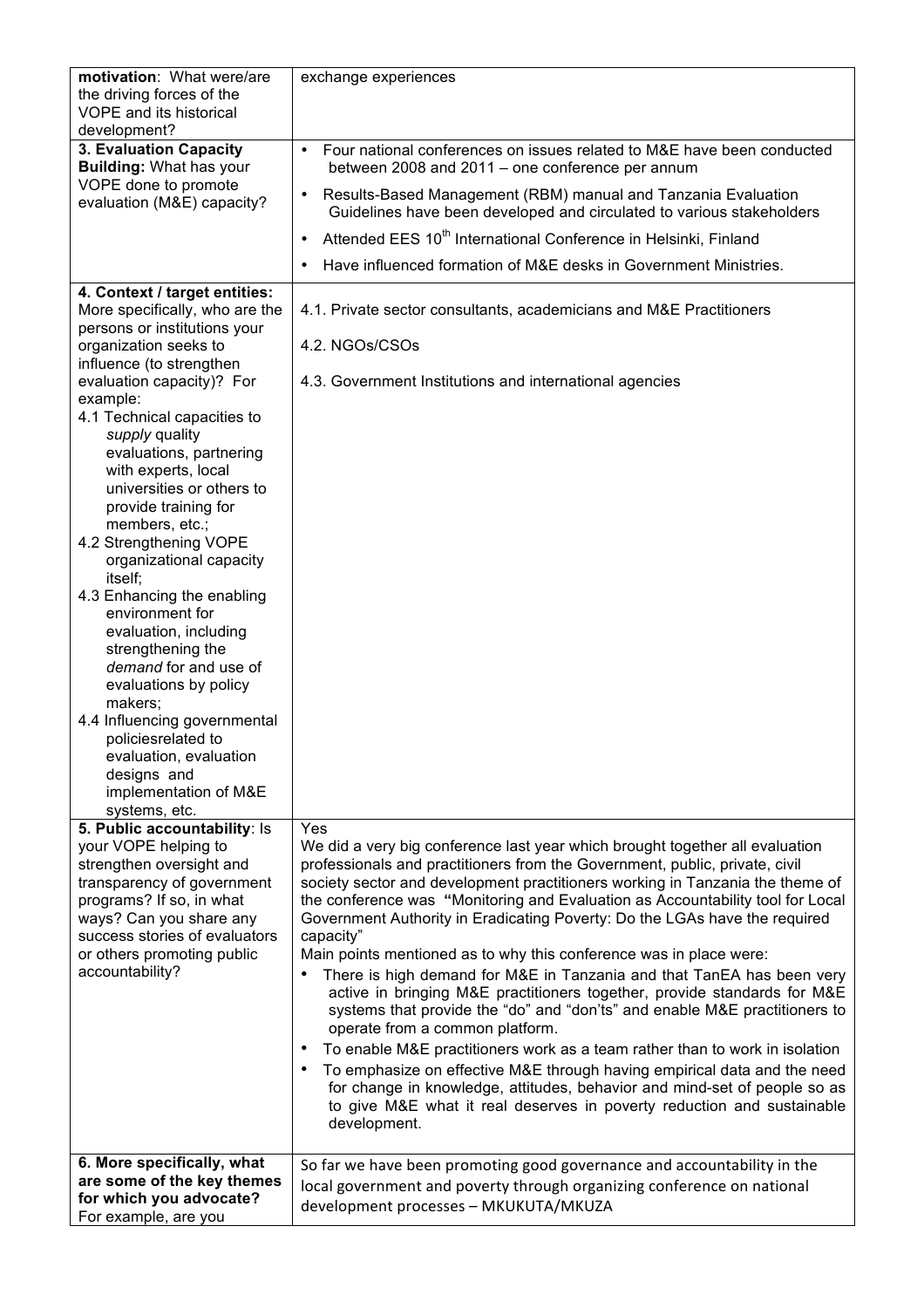| promoting issues related to                              |                                                                                                                                                             |
|----------------------------------------------------------|-------------------------------------------------------------------------------------------------------------------------------------------------------------|
| cultural sensitivity, equity,                            |                                                                                                                                                             |
| social justice, empowerment,                             |                                                                                                                                                             |
| transformation, gender,                                  |                                                                                                                                                             |
| environment, poverty? If so,                             |                                                                                                                                                             |
| please describe or attach                                |                                                                                                                                                             |
| relevant documents.<br>7. Methods: Experiences in        | As of now we only organize conferences led by local experts and communicate                                                                                 |
| strengthening skills of                                  | with members through emails by giving them different updates on issues                                                                                      |
| individual members, by (for                              | related to Monitoring and Evaluation nationally and worldwide.                                                                                              |
| example):                                                |                                                                                                                                                             |
| organizing workshops led                                 |                                                                                                                                                             |
| by local experts;                                        |                                                                                                                                                             |
| organizing webinars with                                 |                                                                                                                                                             |
| international speakers;                                  |                                                                                                                                                             |
| designing and delivering                                 |                                                                                                                                                             |
| e-learning programmes;                                   |                                                                                                                                                             |
| administering mentoring                                  |                                                                                                                                                             |
| programmes; etc.                                         |                                                                                                                                                             |
| 8. Standards: Has your                                   | Yes we prepared Tanzania Evaluation guidelines: This guideline for                                                                                          |
| VOPE developed                                           | evaluation is an attempt to come up with a systemic approach to designing and                                                                               |
| professional standards/                                  | managing evaluation of development initiatives with a focus on results rather                                                                               |
| ethical codes/ competencies                              | than implementation-focused M&E system. Apparently, more importance is                                                                                      |
| (or adheres to those                                     | attached to the programme/project approach in pursuing developmental goals,                                                                                 |
| developed by others)? If so,                             | hence, a systematic monitoring and evaluation approach is called for in order                                                                               |
| please provide                                           | to be able to effectively monitor and evaluate development projects/                                                                                        |
| documentation.                                           | programmes and use evaluation to generate lessons for improving future                                                                                      |
|                                                          | development actions. The guidelines aims to strengthen national evaluation<br>standards and capacity through establishing common principles in carrying out |
|                                                          | evaluation activities, building national evaluation mechanisms where they exist,                                                                            |
|                                                          | and utilising existing M&E systems.                                                                                                                         |
|                                                          |                                                                                                                                                             |
| 9. Job opportunities: Do                                 | Yes                                                                                                                                                         |
| you share employment/                                    |                                                                                                                                                             |
| consultancy opportunities                                |                                                                                                                                                             |
| with evaluators on your                                  |                                                                                                                                                             |
| database?                                                |                                                                                                                                                             |
| 10. Progressand results:                                 | Some of our members have been involved in different consultancy work                                                                                        |
| What progress has been                                   | advertised by us from different sources                                                                                                                     |
| achieved so far in any of the<br>above or other domains? |                                                                                                                                                             |
| What are expected and                                    |                                                                                                                                                             |
| unexpected results achieved?                             |                                                                                                                                                             |
| 11. Lessons learned:                                     | Members have to be willing to contribute to some of the conference costs e.g.                                                                               |
| Recommendations/ tips to                                 | per diem and transport.                                                                                                                                     |
| others for good practices on                             | Many professionals have that sense of belongingness; they only need to be                                                                                   |
| how to organize and sustain                              | mobilized.                                                                                                                                                  |
| VOPEs like yours.                                        | Sharing of information and group discussions through e-mails is a big                                                                                       |
|                                                          | motivating factor to many members (many people with professional questions                                                                                  |
|                                                          | easily getting answers under such discussion groups). So far we have not set                                                                                |
|                                                          | up an official discussion group but we are planning to do so once our website                                                                               |
|                                                          | will be stabilized.                                                                                                                                         |
| 12. Next steps: What does                                | Implement what is in our Strategic Plan document.                                                                                                           |
| your organization plan to do<br>next?                    | Hire a permanent staff to run the organisation.                                                                                                             |
| 13. Willing to share with                                | The most daunting task is lobbying the government to take M&E seriously in its                                                                              |
| other VOPEs?For example,                                 | work. Though contexts differ from one country to the other we would like to get                                                                             |
| would you be interested in                               | experiences from others how they engage with governments. In Tanzania we                                                                                    |
| forming peer-to-peer                                     | have developed a Result-Based Management manual and the Tanzania                                                                                            |
| partnerships with one or more                            | Evaluation Guidelines. We would like to share such documents with other                                                                                     |
| other VOPEs to share                                     | peers and assess their efficacy, usability and relevance and get feedback                                                                                   |
| lessons learned, advise each                             | thereof.                                                                                                                                                    |
| other? If so, describe what                              |                                                                                                                                                             |
| you would be willing to share                            |                                                                                                                                                             |
| / advice you would seek.                                 |                                                                                                                                                             |